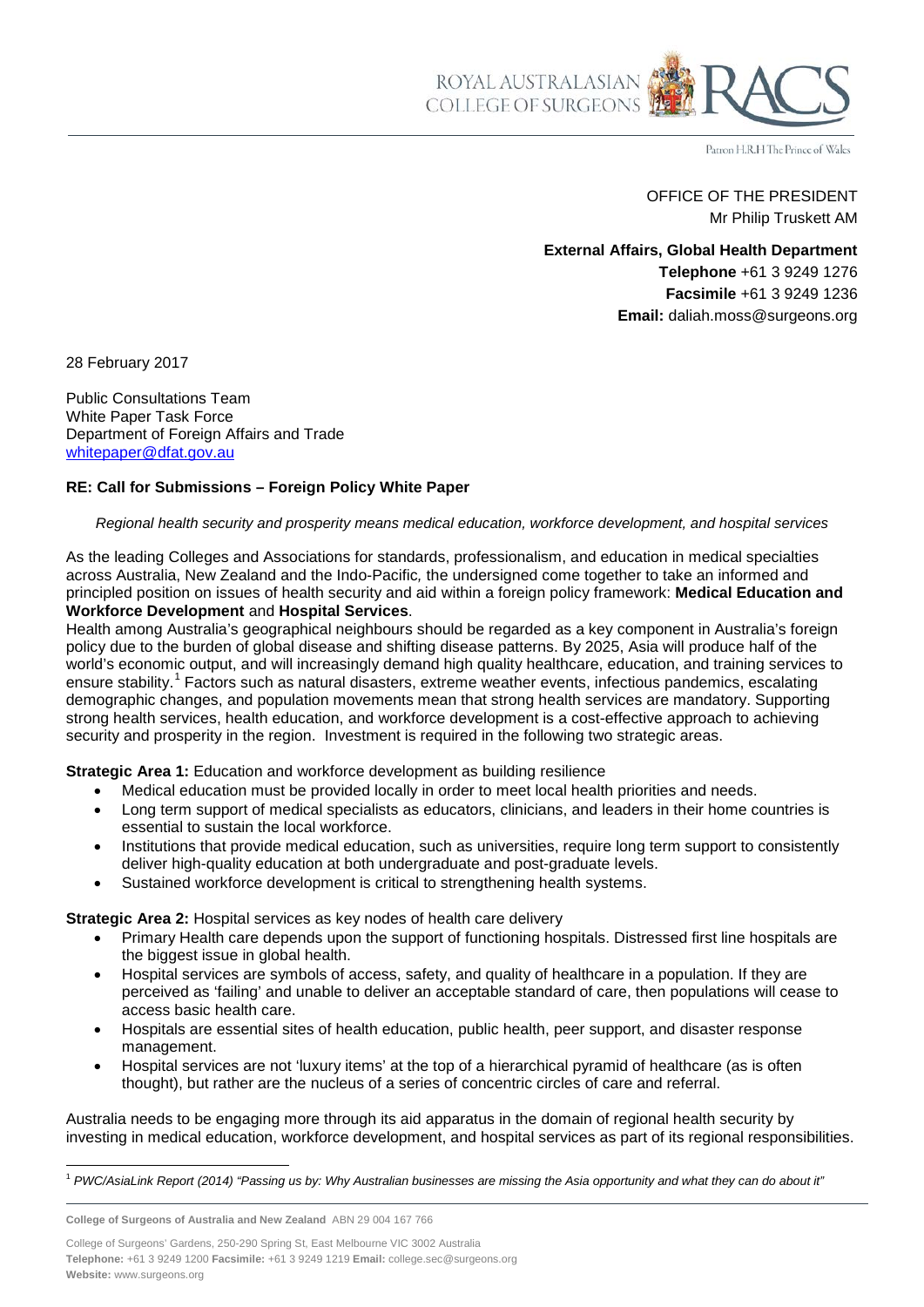Education and development of local medical and health workforce is readily palpable by local populations and is seen in a positive light by national governments. If Australia does not take a leading role in the Indo-Pacific across these areas, it is likely that other countries may step in to fill this gap and Australia will begin to lose its influence within the region. Health care aid provided by larger foreign countries of the Indo-Pacific region is often provided with ulterior political objectives as a primary goal. If Australia was to divest itself from humanitarian and developmental aid in these vulnerable countries, the void left would soon be replaced by those countries who seek to expand their political influence. That influence may well be counter to Australia's ideologies and potentially increase the threat to the stability of Australia and Australians. The political influence wielded by humanitarian and developmental aid in the form of medical education and care cannot be under estimated.

Health risks to Australian borders are compromised by having neighbouring populations where basic **medical education** and **workforce development** is dysfunctional or inadequate. The world faces a shortage of 4.3 million health professionals who are required to deliver essential health services to populations in need.<sup>[2](#page-1-0)</sup> For example, WHO estimates the South-East Asia region suffers the highest proportion of the global burden of disease (29%) with only 11% of the world's supply of physicians and just about 1% of world health expenditures.

One of Australia's assets is its high level of medical education expertise within its shores. We have the potential to use this asset to influence health education and workforce development in our region. This means that the Australian government already has at its disposal - through the specialist medical colleges and associations - an excellent opportunity to work with universities across the Indo-Pacific to advance Australia's interests in training the next generation of health professionals to care for populations within their own countries. Australian contributions to health are focussed on developing leadership capacity through the education of health professionals. This contribution is largely through the medical schools within the Pacific, the School of Medicine and Health Sciences University of Papua New Guinea (UPNG), and the College of Medicine, Nursing and Health Sciences Fiji National University (FNU). Without influence and inputs from Australia, medical schools in the Indo-Pacific will flounder and the ability to address some areas may collapse completely if unsupported. As a result, an unstable medical workforce and medical education capacity in our region will lead to health disasters and emerging disease threats. The evolution of increasing numbers of drug-resistant infective "super bugs" in our region is but one serious threat

Promoting postgraduate education and standards is important for Australia's Foreign Policy because this not only builds on past gains and longstanding investments made by the Australian government, but has significant broader community benefits related to issues such as road trauma, maternal and child health services, and hospital practice. It also is beneficial in developing health care standards and practice (including professional education, continuing professional development, etc.) to help secure human rights, gender equity, and economic development. Promoting institution-to-institution linkages that will facilitate the building up of networks amongst health professionals and administrators is what Australia should be doing better.

Health risks to Australian borders are compromised by having neighbouring populations where basic **hospital services** are distressed. During a disaster, emergency, or disease outbreak, the hospital becomes the central vehicle of care throughout the period, and therefore it is important to develop and maintain a well-functioning health and hospital service. Hospitals are integral to emergency preparedness, response, and recovery, as witnessed in the 2004 Indo-Australian Tsunami where scores of people including Australians presented to emergency departments across the region. In some areas over 50% of admitted trauma cases required surgical care, the load being so acute that procedures were performed without anaesthesia, and there was limited capacity to provide psychosocial counselling.[4](#page-1-2) Additionally, hospitals and local environs reported increased rates of disease and viral outbreak. During such emergencies, the preparedness and response capacities of hospitals are critical within the health system to prevent the spread of disease beyond borders.

Many conditions that require urgent intervention need to be delivered in a hospital setting. This involves the ability to receive a patient and institute sound emergency management in an emergency department, before decisions are made about how or whether to intervene. Hospitals require functioning operating theatres and the ability to provide essential care, and are an indivisible and indispensable part of any health system. Primary health care

**College of Surgeons of Australia and New Zealand** ABN 29 004 167 766

 $\overline{a}$  $^2$  Aluttis, N., Bishaw, T., & Frank, M. (2014). The workforce for health in a globalised context – global shortages and international migration.

<span id="page-1-1"></span><span id="page-1-0"></span>Global Health Action, 7<br><sup>3</sup> Scheffler, M., Liu, J., Kinfu, Y., & Dal Poz, R. (2014) Forecasting the global shortage of physicians: an economic and needs based approach.<br>Bulletin of the World Health Organisation, 86, 7

<span id="page-1-2"></span>*Bulletin of the World Health Organisation*, 86, 7 <sup>4</sup> Carballo, M., Daita, S., & Hernandez, M. (2005). Impact of the Tsunami on healthcare systems. *Journal of the Royal Society of Medicine*, *98*(9), 390–395.